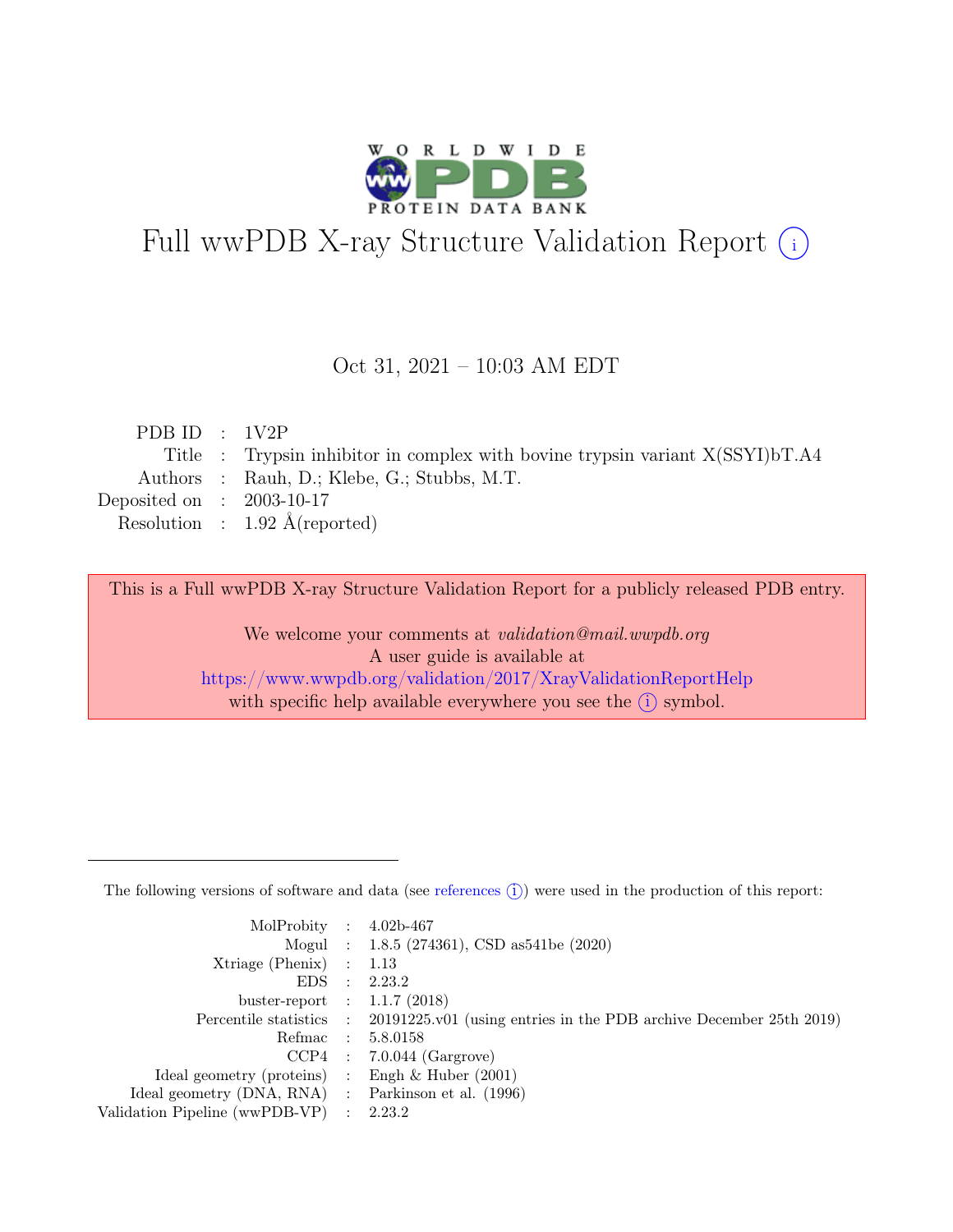## 1 Overall quality at a glance  $(i)$

The following experimental techniques were used to determine the structure: X-RAY DIFFRACTION

The reported resolution of this entry is 1.92 Å.

Percentile scores (ranging between 0-100) for global validation metrics of the entry are shown in the following graphic. The table shows the number of entries on which the scores are based.



| Metric                | Whole archive | Similar resolution                                           |
|-----------------------|---------------|--------------------------------------------------------------|
|                       | $(\#Entries)$ | $(\# \text{Entries}, \text{ resolution } \text{range}(\AA))$ |
| $\kappa_{free}$       | 130704        | 7937 (1.94-1.90)                                             |
| Clashscore            | 141614        | 8644 (1.94-1.90)                                             |
| Ramachandran outliers | 138981        | 8530 (1.94-1.90)                                             |
| Sidechain outliers    | 138945        | 8530 (1.94-1.90)                                             |

The table below summarises the geometric issues observed across the polymeric chains and their fit to the electron density. The red, orange, yellow and green segments of the lower bar indicate the fraction of residues that contain outliers for  $>=$  3, 2, 1 and 0 types of geometric quality criteria respectively. A grey segment represents the fraction of residues that are not modelled. The numeric value for each fraction is indicated below the corresponding segment, with a dot representing fractions  $\leq=5\%$ 

| $\sim$ $\sim$<br>hain | Length     | Quality of chain |     |
|-----------------------|------------|------------------|-----|
|                       |            |                  |     |
|                       | פרה<br>⊿∠ບ | 76%              | 24% |

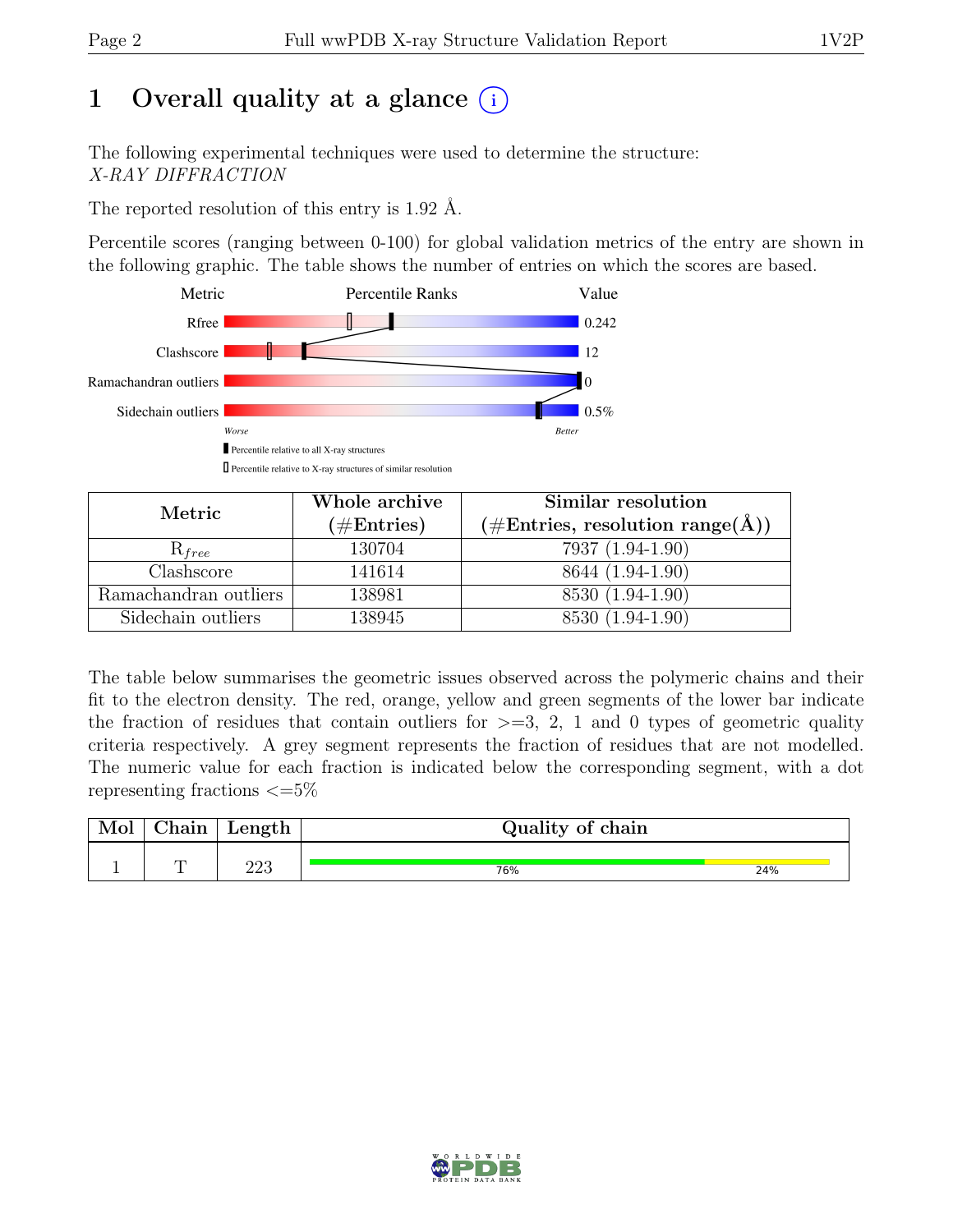# 2 Entry composition  $(i)$

There are 5 unique types of molecules in this entry. The entry contains 1726 atoms, of which 0 are hydrogens and 0 are deuteriums.

In the tables below, the ZeroOcc column contains the number of atoms modelled with zero occupancy, the AltConf column contains the number of residues with at least one atom in alternate conformation and the Trace column contains the number of residues modelled with at most 2 atoms.

• Molecule 1 is a protein called Trypsin.

| Mol | Chain   Residues | Atoms                  |          |  | $ZeroOcc \   \$ AltConf | $\mid$ Trace $\mid$ |  |  |
|-----|------------------|------------------------|----------|--|-------------------------|---------------------|--|--|
|     | 223              | $\text{Total}$<br>1629 | 1012 278 |  | 325                     |                     |  |  |

There are 4 discrepancies between the modelled and reference sequences:

| Chain |     | Residue   Modelled   Actual |            | Comment                          | Reference |
|-------|-----|-----------------------------|------------|----------------------------------|-----------|
| T     | 172 | SER.                        | TYR.       | engineered mutation   UNP P00760 |           |
|       | 173 | SER.                        | <b>PRO</b> | engineered mutation   UNP P00760 |           |
|       | 174 | TYR.                        | GLY        | engineered mutation   UNP P00760 |           |
| ጥ     | 175 | ILE.                        | GLN        | engineered mutation   UNP P00760 |           |

• Molecule 2 is SULFATE ION (three-letter code: SO4) (formula:  $O_4S$ ).



|  | Mol   Chain   Residues | <b>Atoms</b> |  |  | ZeroOcc   AltConf |
|--|------------------------|--------------|--|--|-------------------|
|  |                        | Total        |  |  |                   |

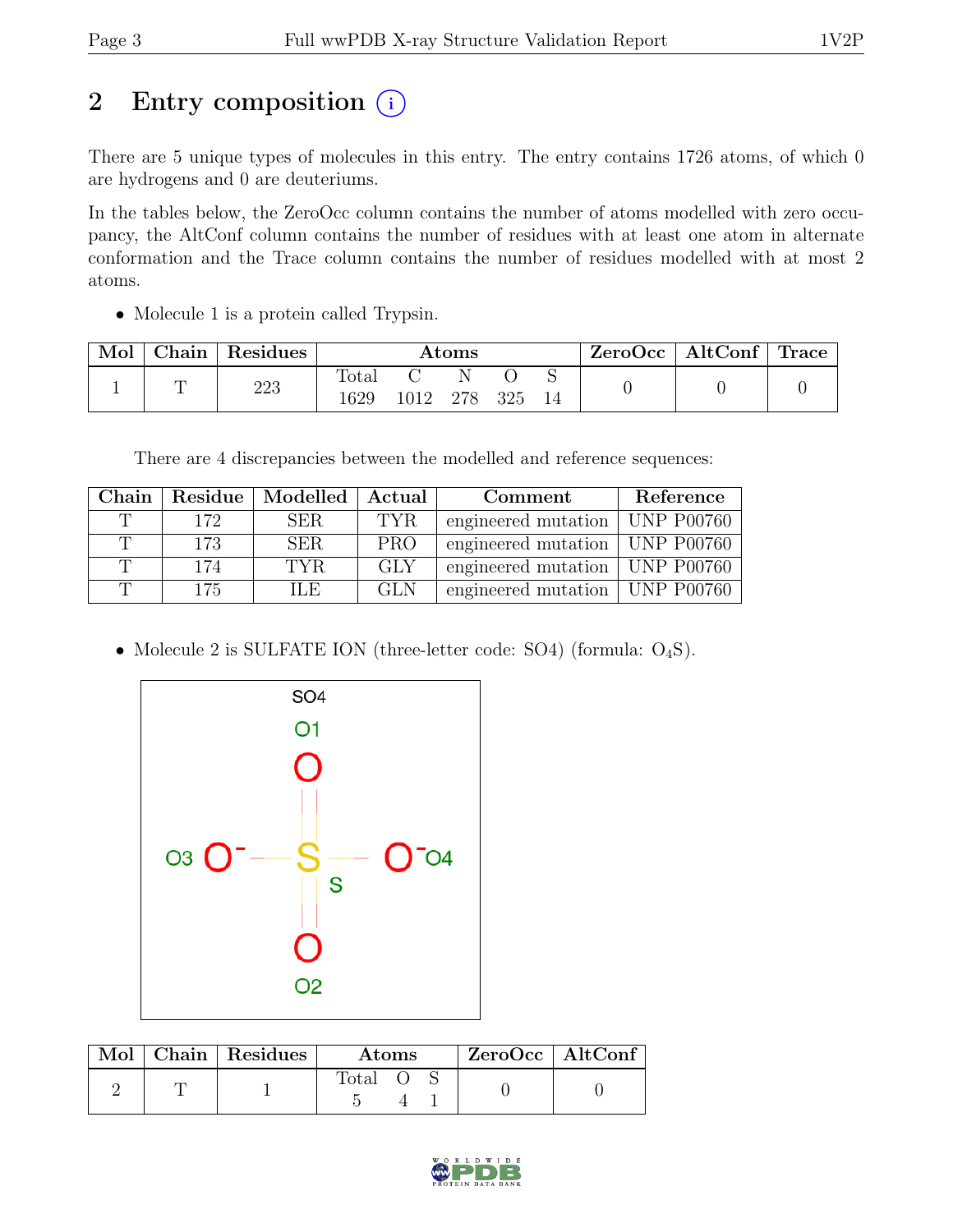• Molecule 3 is CALCIUM ION (three-letter code: CA) (formula: Ca).

|  | Mol   Chain   Residues | $\rm{Atoms}$   | ZeroOcc   AltConf |  |
|--|------------------------|----------------|-------------------|--|
|  |                        | $\text{Total}$ |                   |  |

• Molecule 4 is METHYL N-[(4-METHYLPHENYL)SULFONYL]GLYCYL-3-[AMINO(IMIN O)METHYL]-D-PHENYLALANINATE (three-letter code: ANH) (formula:  $C_{20}H_{24}N_4O_5S$ ).



| Mol | Chain   Residues | Atoms       |  |  |  | $ZeroOcc$   AltConf |  |  |
|-----|------------------|-------------|--|--|--|---------------------|--|--|
|     |                  | Total C N O |  |  |  |                     |  |  |

• Molecule 5 is water.

|  | $\boxed{\text{Mol}}$ Chain   Residues | $\rm{Atoms}$ | $\mid$ ZeroOcc $\mid$ AltConf $\mid$ |  |
|--|---------------------------------------|--------------|--------------------------------------|--|
|  |                                       | Total        |                                      |  |

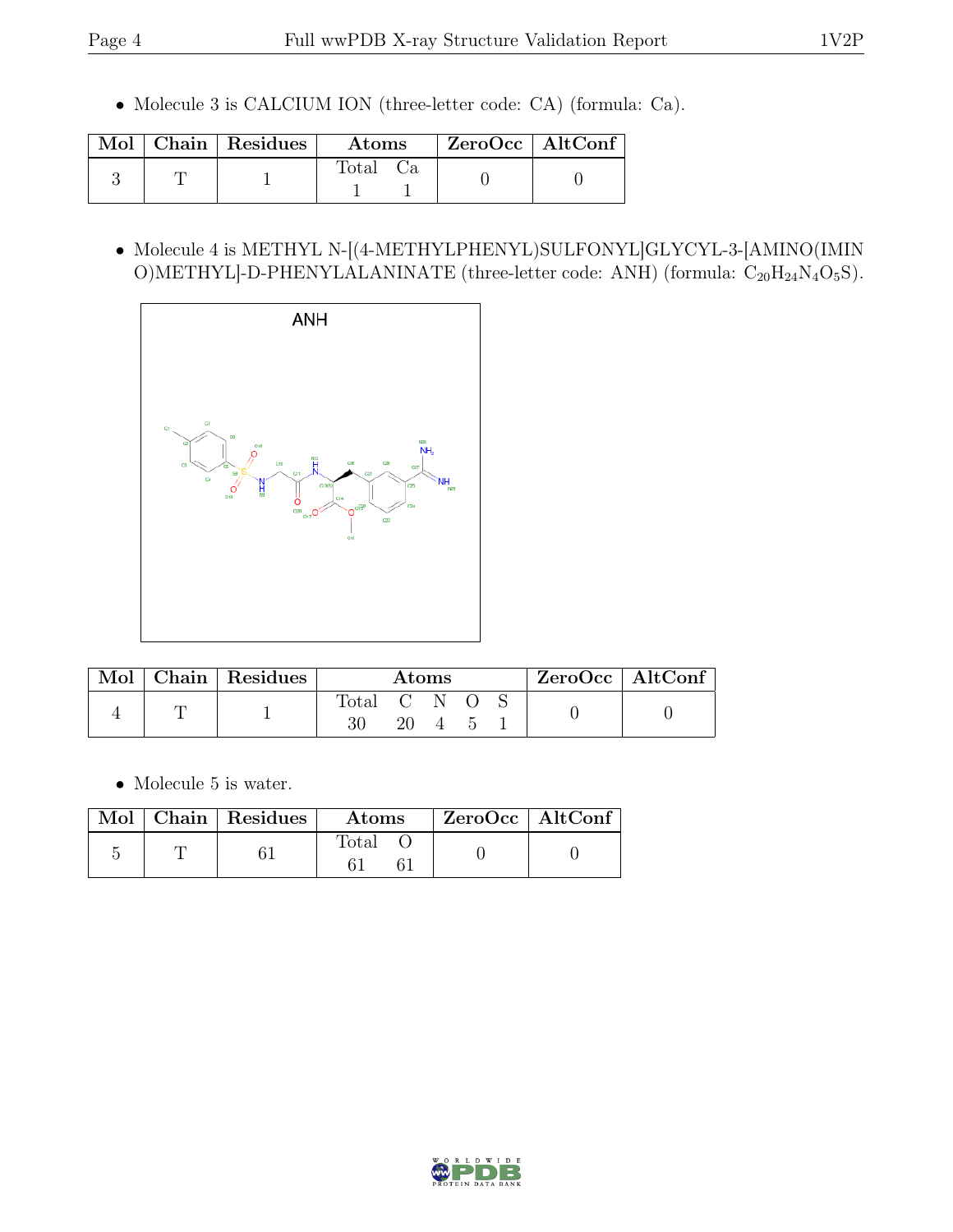## 3 Residue-property plots  $(i)$

These plots are drawn for all protein, RNA, DNA and oligosaccharide chains in the entry. The first graphic for a chain summarises the proportions of the various outlier classes displayed in the second graphic. The second graphic shows the sequence view annotated by issues in geometry. Residues are color-coded according to the number of geometric quality criteria for which they contain at least one outlier: green  $= 0$ , yellow  $= 1$ , orange  $= 2$  and red  $= 3$  or more. Stretches of 2 or more consecutive residues without any outlier are shown as a green connector. Residues present in the sample, but not in the model, are shown in grey.

• Molecule 1: Trypsin



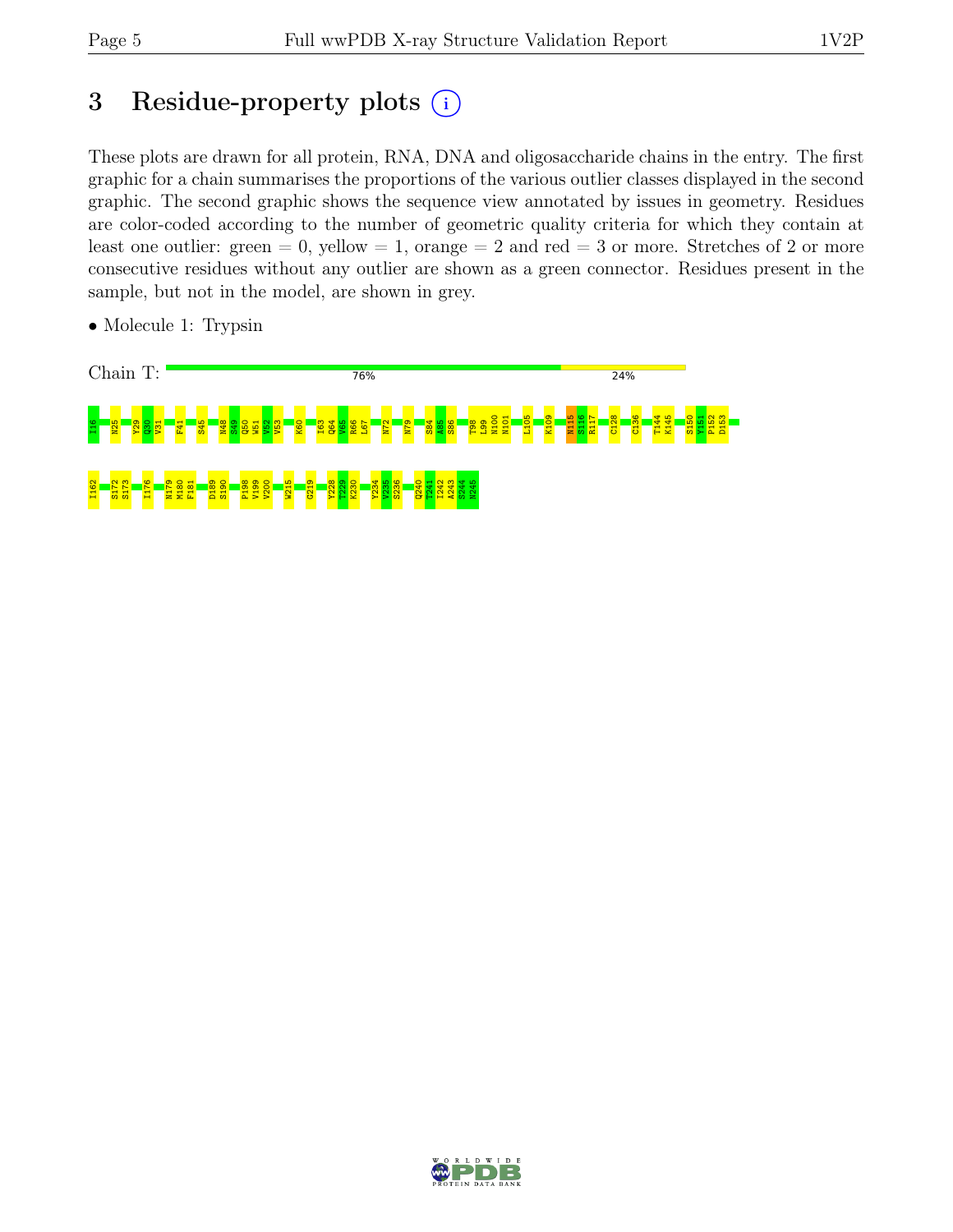## 4 Data and refinement statistics  $(i)$

| Property                                                             | Value                                                        | Source     |
|----------------------------------------------------------------------|--------------------------------------------------------------|------------|
| Space group                                                          | P 31 2 1                                                     | Depositor  |
| Cell constants                                                       | $55.08\text{\AA}$<br>$109.75\text{\AA}$<br>$55.08\text{\AA}$ |            |
| a, b, c, $\alpha$ , $\beta$ , $\gamma$                               | $90.00^\circ$<br>$120.00^\circ$<br>$90.00^\circ$             | Depositor  |
| Resolution $(A)$                                                     | $-1.92$<br>10.00                                             | Depositor  |
|                                                                      | 23.78<br>1.44<br>$\overline{\phantom{0}}$                    | <b>EDS</b> |
| % Data completeness                                                  | (Not available) $(10.00-1.92)$                               | Depositor  |
| (in resolution range)                                                | $80.7(23.78-1.44)$                                           | <b>EDS</b> |
| $R_{merge}$                                                          | (Not available)                                              | Depositor  |
| $\mathrm{R}_{sym}$                                                   | (Not available)                                              | Depositor  |
| $\langle I/\sigma(I) \rangle^{-1}$                                   | $0.00$ (at 1.44Å)                                            | Xtriage    |
| Refinement program                                                   | $\overline{\text{C}}\text{NS}$                               | Depositor  |
|                                                                      | 0.213<br>0.255<br>$\overline{a}$                             | Depositor  |
| $R, R_{free}$                                                        | 0.203<br>0.242                                               | DCC        |
| $R_{free}$ test set                                                  | 1452 reflections $(4.99\%)$                                  | wwPDB-VP   |
| Wilson B-factor $(A^2)$                                              | 15.9                                                         | Xtriage    |
| Anisotropy                                                           | 0.003                                                        | Xtriage    |
| Bulk solvent $k_{sol}(e/\mathring{A}^3)$ , $B_{sol}(\mathring{A}^2)$ | 0.33, 31.8                                                   | <b>EDS</b> |
| L-test for twinning <sup>2</sup>                                     | $>$ = 0.51, < $L^2$ > = 0.34<br>< L                          | Xtriage    |
| Estimated twinning fraction                                          | $0.030$ for $-h,-k,l$                                        | Xtriage    |
| $F_o, F_c$ correlation                                               | 0.95                                                         | <b>EDS</b> |
| Total number of atoms                                                | 1726                                                         | wwPDB-VP   |
| Average B, all atoms $(A^2)$                                         | 24.0                                                         | wwPDB-VP   |

Xtriage's analysis on translational NCS is as follows: The largest off-origin peak in the Patterson function is 7.22% of the height of the origin peak. No significant pseudotranslation is detected.

<sup>&</sup>lt;sup>2</sup>Theoretical values of  $\langle |L| \rangle$ ,  $\langle L^2 \rangle$  for acentric reflections are 0.5, 0.333 respectively for untwinned datasets, and 0.375, 0.2 for perfectly twinned datasets.



<span id="page-5-1"></span><span id="page-5-0"></span><sup>1</sup> Intensities estimated from amplitudes.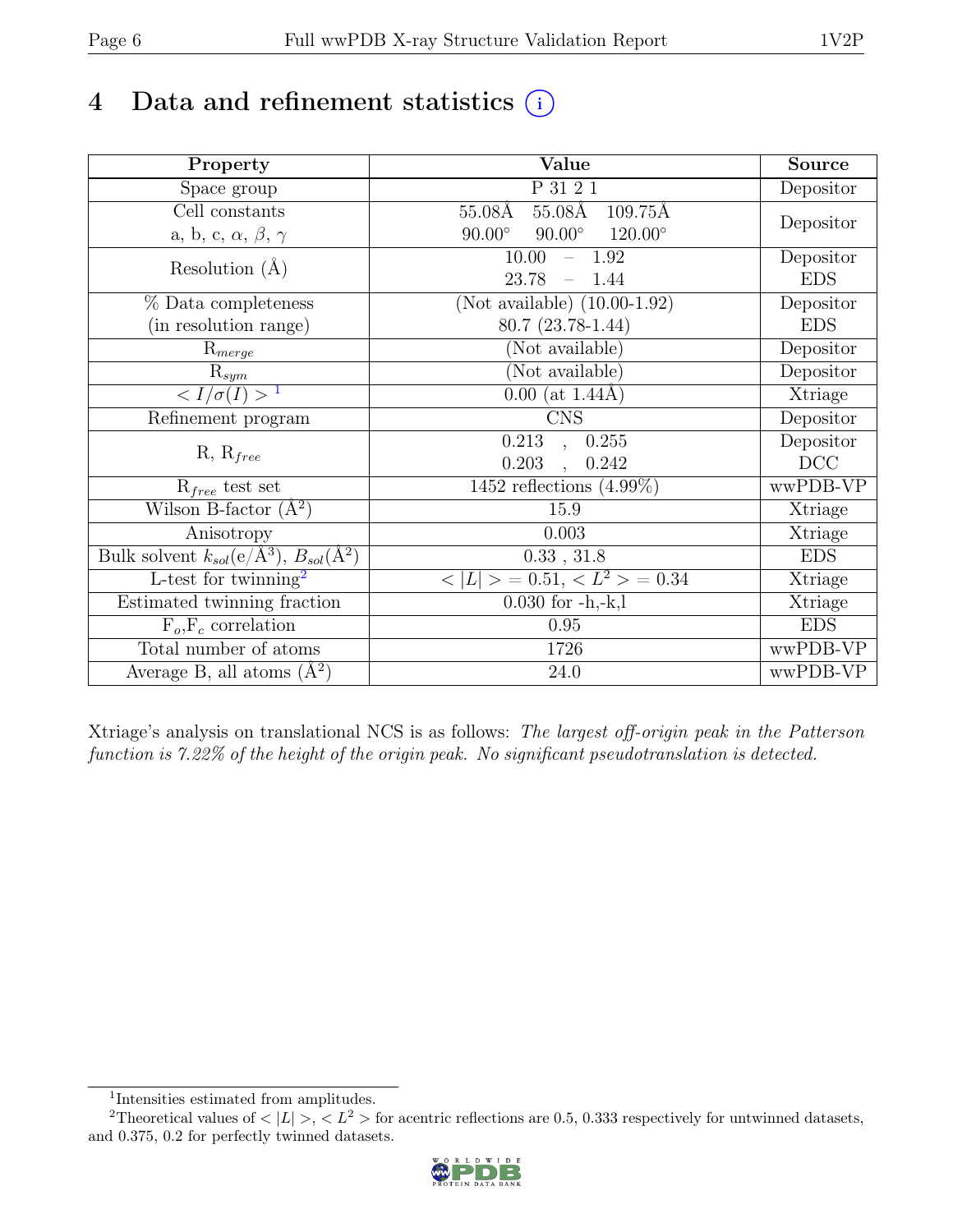## 5 Model quality  $(i)$

## 5.1 Standard geometry  $(i)$

Bond lengths and bond angles in the following residue types are not validated in this section: SO4, CA, ANH

The Z score for a bond length (or angle) is the number of standard deviations the observed value is removed from the expected value. A bond length (or angle) with  $|Z| > 5$  is considered an outlier worth inspection. RMSZ is the root-mean-square of all Z scores of the bond lengths (or angles).

| Mol   Chain |      | Bond lengths                    | Bond angles |        |  |
|-------------|------|---------------------------------|-------------|--------|--|
|             |      | RMSZ $ #Z  > 5$ RMSZ $ #Z  > 5$ |             |        |  |
|             | 0.32 | 0/1659                          | 0.62        | 0/2248 |  |

There are no bond length outliers.

There are no bond angle outliers.

There are no chirality outliers.

There are no planarity outliers.

#### 5.2 Too-close contacts  $(i)$

In the following table, the Non-H and H(model) columns list the number of non-hydrogen atoms and hydrogen atoms in the chain respectively. The H(added) column lists the number of hydrogen atoms added and optimized by MolProbity. The Clashes column lists the number of clashes within the asymmetric unit, whereas Symm-Clashes lists symmetry-related clashes.

|  |      |      |    | Mol   Chain   Non-H   H(model)   H(added)   Clashes   Symm-Clashes |
|--|------|------|----|--------------------------------------------------------------------|
|  | 1629 | 1591 | 38 |                                                                    |
|  |      |      |    |                                                                    |
|  |      |      |    |                                                                    |
|  |      |      |    |                                                                    |
|  |      |      |    |                                                                    |
|  | 726  |      |    |                                                                    |

The all-atom clashscore is defined as the number of clashes found per 1000 atoms (including hydrogen atoms). The all-atom clashscore for this structure is 12.

All (38) close contacts within the same asymmetric unit are listed below, sorted by their clash magnitude.

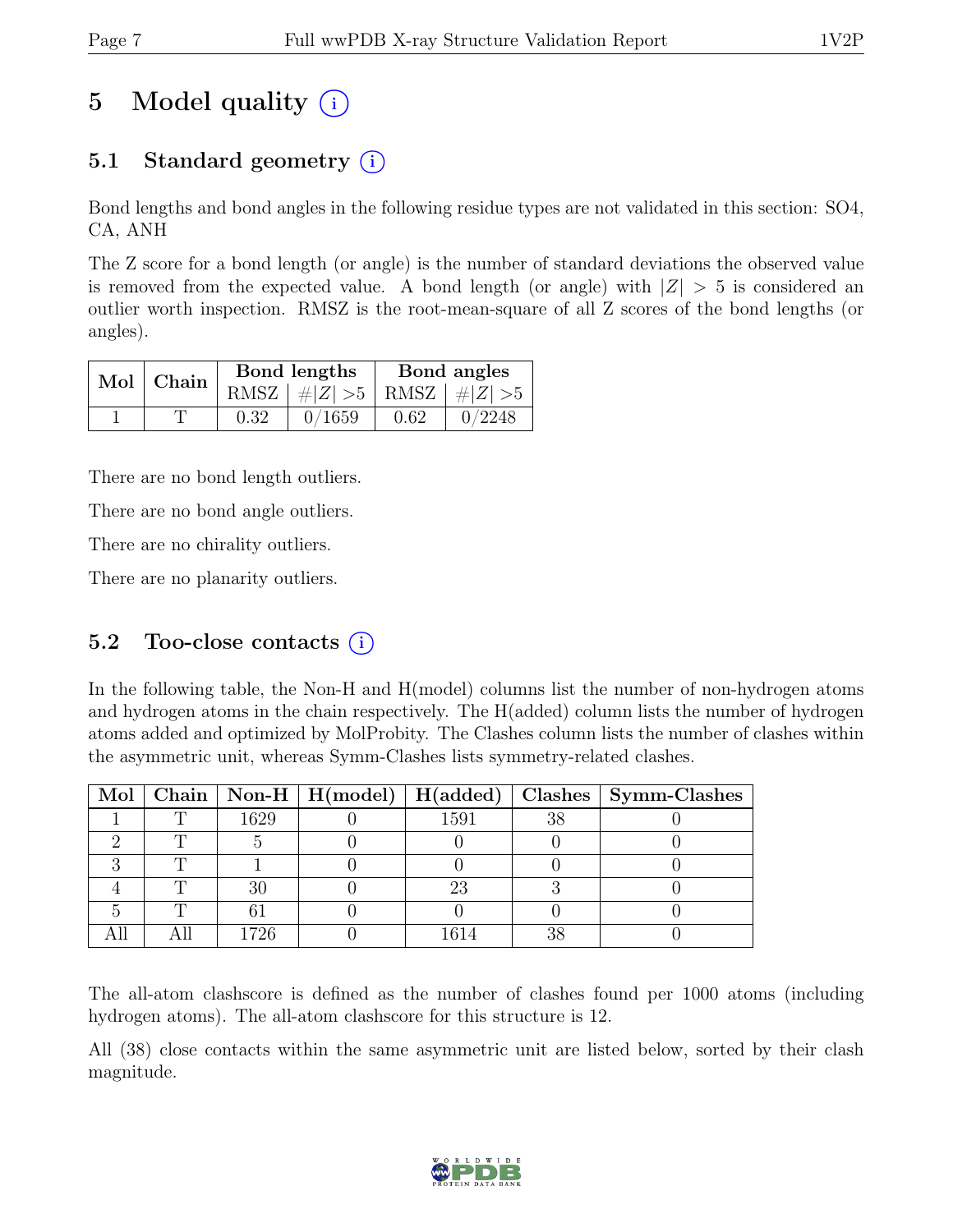| Atom-1               | Atom-2                      | Interatomic       | Clash         |
|----------------------|-----------------------------|-------------------|---------------|
|                      |                             | distance $(A)$    | overlap $(A)$ |
| 1:T:115:ASN:HD22     | 1: T:117: ARG:H             | 1.16              | 0.92          |
| 1: T:48: ASN:ND2     | 1: T:50: GLN: H             | 1.83              | 0.77          |
| 1: T: 115: ASN: ND2  | 1: T:117: ARG:H             | 1.84              | 0.76          |
| 1: T:219: GLY: H     | 4:T:800:ANH:H162            | 1.52              | 0.75          |
| 1: T: 64: GLN: HE21  | 1: T:66: ARG:HE             | 1.36              | 0.71          |
| 1: T:64: GLN:NE2     | 1: T:66: ARG:HE             | 1.87              | 0.70          |
| 1:T:100:ASN:HD21     | 1:T:179:ASN:HD22            | 1.40              | 0.70          |
| 1:T:48:ASN:OD1       | 1: T: 51: TRP: HB2          | 1.96              | 0.64          |
| 1:T:176:ILE:HG23     | 1: T: 180: MET: HB2         | 1.80              | 0.64          |
| 1:T:72:ASN:HA        | 1: T: 153: ASP: O           | 2.00              | 0.61          |
| 1:T:60:LYS:HB3       | 1:T:63:ILE:HD11             | 1.82              | 0.61          |
| 1: T:219: GLY: H     | 4:T:800:ANH:C16             | 2.14              | 0.59          |
| 1:T:41:PHE:HZ        | 1:T:63:ILE:HD12             | 1.67              | 0.59          |
| 1:T:115:ASN:HD22     | 1: T:117: ARG:N             | 1.94              | 0.57          |
| 1: T: 64: GLN: HE22  | 1: T:66: ARG:HH21           | 1.54              | 0.55          |
| 1: T:41: PHE: CZ     | 1: T: 63: ILE: HD12         | 2.43              | 0.54          |
| 1: T: 172: SER: O    | 1:T:173:SER:HB2             | 2.08              | 0.54          |
| 1: T:31: VAL: HG12   | 1:T:67:LEU:HD23             | 1.91              | 0.52          |
| 1: T: 79: ASN: CG    | 1: T: 117: ARG: HD3         | 2.32              | 0.50          |
| 1: T: 101: ASN: ND2  | 1:T:234:TYR:OH              | $2.39\,$          | 0.49          |
| 1:T:242:ILE:HD12     | 1: T:243:ALA:N              | 2.27              | 0.49          |
| 1:T:242:ILE:HD12     | 1: T:242: ILE:C             | 2.34              | 0.48          |
| 1: T: 199: VAL: HG21 | 1: T: 228: TYR: CD1         | 2.49              | 0.47          |
| 1:T:162:ILE:HD12     | 1: T: 181: PHE: CE1         | 2.49              | 0.47          |
| 1:T:45:SER:OG        | 1:T:198:PRO:HB3             | 2.16              | 0.46          |
| 1:T:53:VAL:HG22      | 1:T:105:LEU:HD23            | 1.98              | 0.46          |
| 1:T:144:THR:HG23     | 1: T: 152: PRO: HD3         | 1.98              | 0.45          |
| 1: T: 236: SER:O     | 1: T:240: GLN: HG3          | 2.16              | 0.45          |
| 1:T:29:TYR:CZ        | 1:T:200:VAL:HG21            | 2.53              | 0.44          |
| 1:T:189:ASP:OD2      | 1:T:190:SER:N               | 2.51              | 0.44          |
| 1: T:98: THR:O       | 1:T:99:LEU:HB2              | 2.18              | 0.43          |
| 1: T: 128: CYS:SG    | 1:T:230:LYS:NZ              | $2.\overline{92}$ | 0.43          |
| 1:T:136:CYS:SG       | 1: T: 162: ILE: HD11        | 2.61              | 0.41          |
| 1:T:145:LYS:HG2      | 1: T: 150: SER: HB3         | 2.03              | 0.41          |
| 1:T:25:ASN:ND2       | 1:T:117:ARG:HH11            | 2.19              | 0.40          |
| 1:T:84:SER:HB2       | 1:T:109:LYS:HD2             | 2.04              | 0.40          |
| 1:T:86:SER:HB3       | 1:T:109:LYS:HG2             | 2.04              | 0.40          |
| 1: T:215: TRP:CE3    | $4:T:800:ANH:\overline{H3}$ | 2.56              | 0.40          |

There are no symmetry-related clashes.

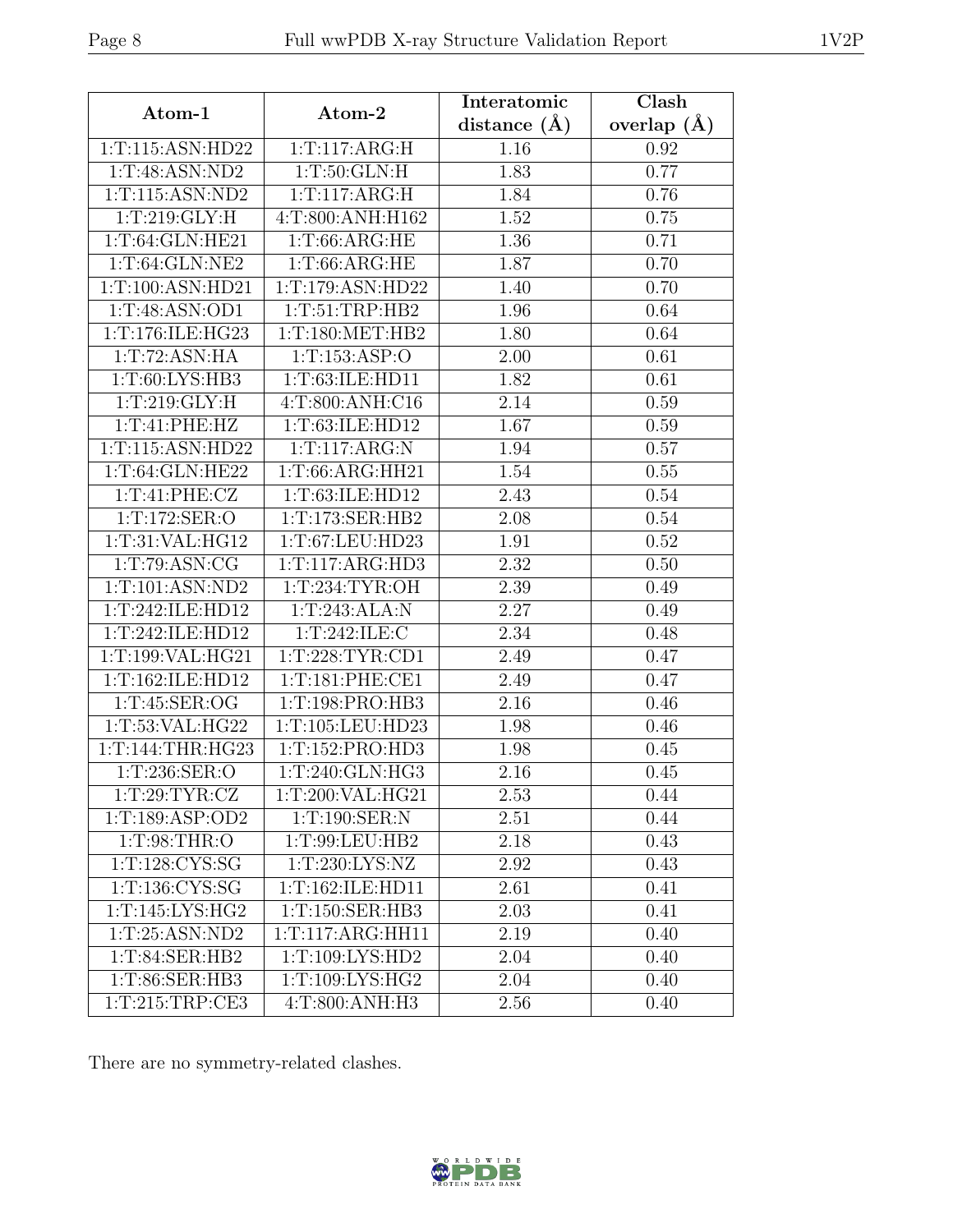## 5.3 Torsion angles (i)

#### 5.3.1 Protein backbone  $(i)$

In the following table, the Percentiles column shows the percent Ramachandran outliers of the chain as a percentile score with respect to all X-ray entries followed by that with respect to entries of similar resolution.

The Analysed column shows the number of residues for which the backbone conformation was analysed, and the total number of residues.

| $\mid$ Mol $\mid$ Chain $\mid$ | Favoured   Allowed   Outliers   Percentiles<br>Analysed |  |  |                         |  |  |
|--------------------------------|---------------------------------------------------------|--|--|-------------------------|--|--|
|                                | $221/223$ (99%)   216 (98%)   5 (2%)                    |  |  | $\vert$ 100 100 $\vert$ |  |  |

There are no Ramachandran outliers to report.

#### 5.3.2 Protein side chains  $(i)$

In the following table, the Percentiles column shows the percent sidechain outliers of the chain as a percentile score with respect to all X-ray entries followed by that with respect to entries of similar resolution.

The Analysed column shows the number of residues for which the sidechain conformation was analysed, and the total number of residues.

| $\mid$ Mol $\mid$ Chain $\mid$ | Analysed                                  |  | Rotameric   Outliers   Percentiles |  |  |  |
|--------------------------------|-------------------------------------------|--|------------------------------------|--|--|--|
|                                | $185/185 (100\%)$ 184 (100%) 1 (0%) 88 89 |  |                                    |  |  |  |

All (1) residues with a non-rotameric sidechain are listed below:

| Chain- | Res | рe |
|--------|-----|----|
|        |     |    |

Sometimes sidechains can be flipped to improve hydrogen bonding and reduce clashes. All (9) such sidechains are listed below:

| Mol | Chain | Res | <b>Type</b> |
|-----|-------|-----|-------------|
|     | Т     | 25  | <b>ASN</b>  |
|     | Т     | 30  | <b>GLN</b>  |
|     | Т     | 48  | <b>ASN</b>  |
|     | Т     | 64  | <b>GLN</b>  |
|     | Т     | 97  | <b>ASN</b>  |
|     | T     | 100 | <b>ASN</b>  |
|     | ጥ     | 101 | <b>ASN</b>  |

Continued on next page...

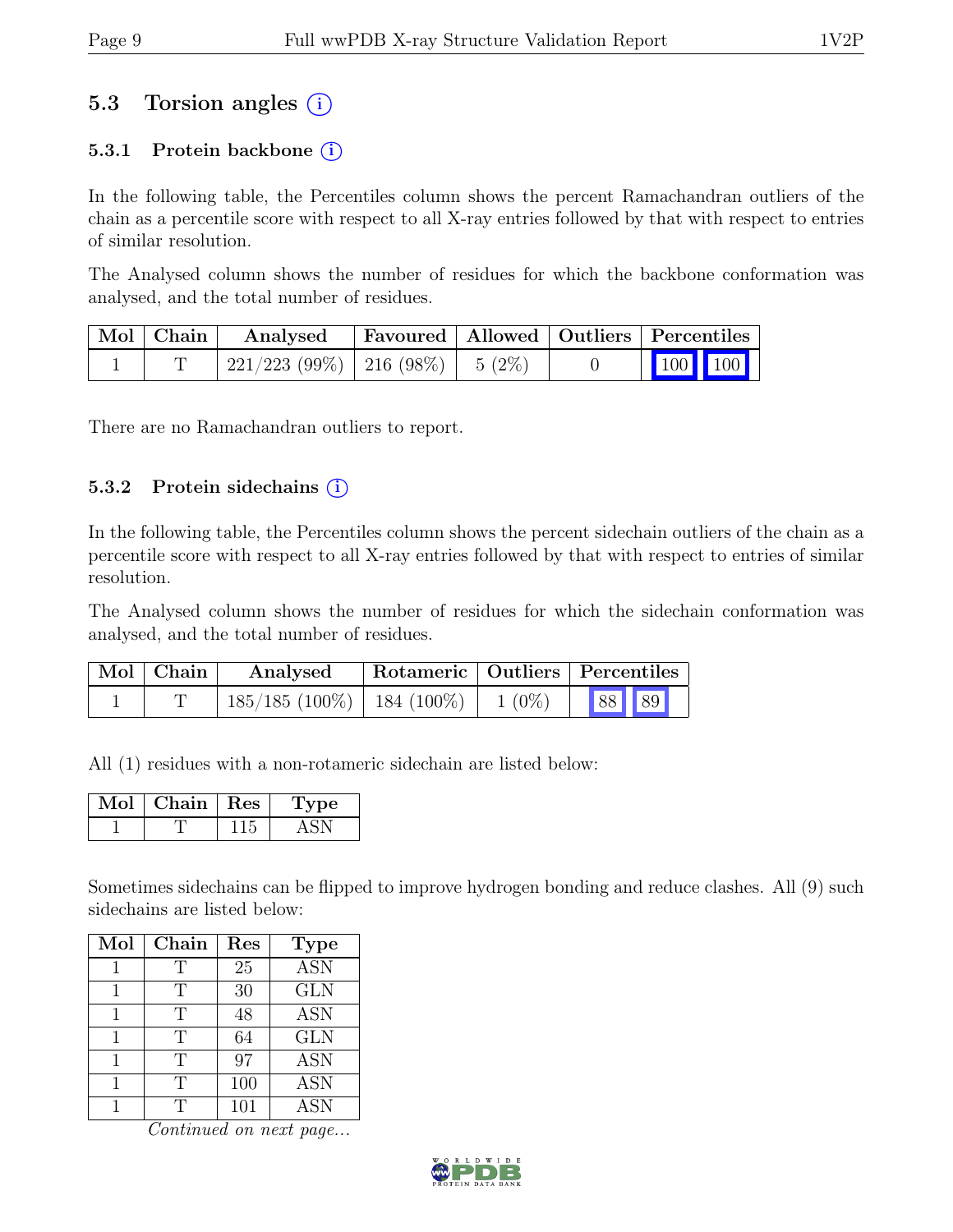Continued from previous page...

| Mol | Chain | Res | Type |
|-----|-------|-----|------|
|     |       | 115 |      |
|     |       |     | GL N |

#### 5.3.3 RNA  $(i)$

There are no RNA molecules in this entry.

#### 5.4 Non-standard residues in protein, DNA, RNA chains (i)

There are no non-standard protein/DNA/RNA residues in this entry.

#### 5.5 Carbohydrates  $(i)$

There are no monosaccharides in this entry.

### 5.6 Ligand geometry  $(i)$

Of 3 ligands modelled in this entry, 1 is monoatomic - leaving 2 for Mogul analysis.

In the following table, the Counts columns list the number of bonds (or angles) for which Mogul statistics could be retrieved, the number of bonds (or angles) that are observed in the model and the number of bonds (or angles) that are defined in the Chemical Component Dictionary. The Link column lists molecule types, if any, to which the group is linked. The Z score for a bond length (or angle) is the number of standard deviations the observed value is removed from the expected value. A bond length (or angle) with  $|Z| > 2$  is considered an outlier worth inspection. RMSZ is the root-mean-square of all Z scores of the bond lengths (or angles).

| Mol | Type |          | Chain |                          |          |             |            |          | Res  | Link          |  | Bond lengths |  |  | Bond angles |  |
|-----|------|----------|-------|--------------------------|----------|-------------|------------|----------|------|---------------|--|--------------|--|--|-------------|--|
|     |      |          |       |                          | Counts   | <b>RMSZ</b> | # Z        | Counts   | RMSZ | $Z\vert$<br># |  |              |  |  |             |  |
|     | ANH  | $\Gamma$ | 800   | $\overline{\phantom{a}}$ | 31,31,31 | 4.44        | $13(41\%)$ | 40,43,43 | 1.86 | $10(25\%)$    |  |              |  |  |             |  |
|     | SO4  | m        | 600   | $\overline{\phantom{a}}$ | 4.4.4    | $0.26\,$    |            | 6,6,6    | 0.06 |               |  |              |  |  |             |  |

In the following table, the Chirals column lists the number of chiral outliers, the number of chiral centers analysed, the number of these observed in the model and the number defined in the Chemical Component Dictionary. Similar counts are reported in the Torsion and Rings columns. '-' means no outliers of that kind were identified.

|     |     |   | Mol   Type   Chain   Res   Link   Chirals | <b>Torsions</b>           | Rings |
|-----|-----|---|-------------------------------------------|---------------------------|-------|
| ANH | 800 | - |                                           | $10/30/30/30$   $0/2/2/2$ |       |

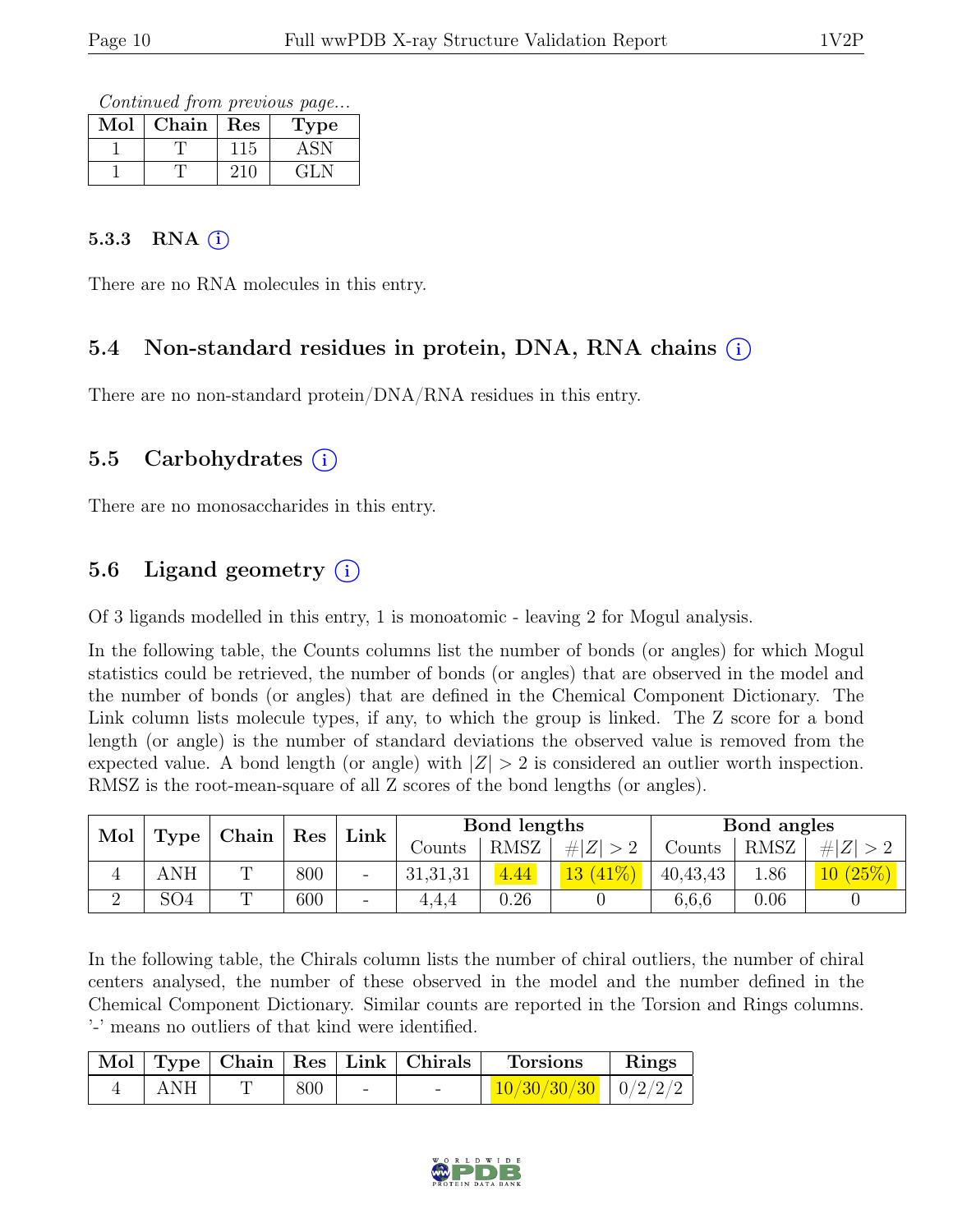| Mol            | Chain | Res | <b>Type</b> | Atoms                            | Z       | Observed $(A)$ | $\bar{I}$ deal $(\AA)$ |
|----------------|-------|-----|-------------|----------------------------------|---------|----------------|------------------------|
| 4              | Т     | 800 | ANH         | O <sub>18</sub> -S <sub>8</sub>  | 15.73   | 1.61           | 1.43                   |
| 4              | T     | 800 | ANH         | O <sub>19</sub> -S <sub>8</sub>  | 13.61   | 1.59           | 1.43                   |
| 4              | T     | 800 | <b>ANH</b>  | $S8-N9$                          | 6.04    | 1.70           | 1.61                   |
| 4              | T     | 800 | ANH         | $C24-C25$                        | 4.42    | 1.46           | 1.39                   |
| 4              | T     | 800 | ANH         | $C25-C27$                        | $-4.40$ | 1.39           | 1.47                   |
| $\overline{4}$ | T     | 800 | ANH         | O <sub>15</sub> -C <sub>14</sub> | 4.03    | 1.43           | 1.33                   |
| $\overline{4}$ | T     | 800 | <b>ANH</b>  | $C26-C25$                        | 3.81    | 1.45           | 1.39                   |
| $\overline{4}$ | T     | 800 | ANH         | $C4-C5$                          | 3.72    | 1.44           | 1.38                   |
| 4              | T     | 800 | ANH         | $C4-C3$                          | 2.85    | 1.43           | 1.38                   |
| 4              | T     | 800 | ANH         | $C6-C5$                          | 2.81    | 1.43           | 1.38                   |
| 4              | T     | 800 | ANH         | $C13-C14$                        | 2.51    | 1.58           | 1.52                   |
| $\overline{4}$ | T     | 800 | ANH         | $C3-C2$                          | 2.10    | 1.44           | 1.38                   |
| $\overline{4}$ | T     | 800 | ANH         | C13-N12                          | 2.05    | 1.50           | 1.45                   |

All (13) bond length outliers are listed below:

All (10) bond angle outliers are listed below:

| Mol | Chain | Res | <b>Type</b> | Atoms                                             | Z       | Observed $\binom{o}{c}$ | $Ideal({}^o)$ |
|-----|-------|-----|-------------|---------------------------------------------------|---------|-------------------------|---------------|
| 4   | T     | 800 | ANH         | O19-S8-O18                                        | $-4.47$ | 114.05                  | 119.55        |
| 4   | Т     | 800 | <b>ANH</b>  | O18-S8-C5                                         | 4.44    | 113.44                  | 107.97        |
| 4   | T     | 800 | ANH         | C <sub>25</sub> -C <sub>27</sub> -N <sub>28</sub> | 4.03    | 124.12                  | 118.05        |
| 4   | T     | 800 | ANH         | C <sub>16</sub> -O <sub>15</sub> -C <sub>14</sub> | 3.82    | 124.58                  | 115.94        |
| 4   | T     | 800 | ANH         | O19-S8-N9                                         | $-3.27$ | 101.94                  | 107.04        |
| 4   | T     | 800 | ANH         | $C5-S8-N9$                                        | 3.25    | 112.07                  | 107.55        |
| 4   | T     | 800 | ANH         | $C6-C5-S8$                                        | $-2.72$ | 116.81                  | 119.77        |
| 4   | T     | 800 | ANH         | $\overline{C}$ 14-C13-N12                         | 2.47    | 116.43                  | 110.72        |
| 4   | T     | 800 | ANH         | C11-C10-N9                                        | 2.21    | 116.50                  | 111.32        |
| 4   | T     | 800 | ANH         | O15-C14-C13                                       | 2.16    | 117.05                  | 111.52        |

There are no chirality outliers.

All (10) torsion outliers are listed below:

| Mol            | Chain | $\operatorname{Res}% \left( \mathcal{N}\right) \equiv\operatorname{Res}(\mathcal{N}_{0},\mathcal{N}_{0})$ | <b>Type</b> | Atoms                                                              |
|----------------|-------|-----------------------------------------------------------------------------------------------------------|-------------|--------------------------------------------------------------------|
| 4              | Т     | 800                                                                                                       | <b>ANH</b>  | O17-C14-O15-C16                                                    |
| $\overline{4}$ | Т     | 800                                                                                                       | <b>ANH</b>  | C13-C14-O15-C16                                                    |
| 4              | T     | 800                                                                                                       | <b>ANH</b>  | N9-C10-C11-O20                                                     |
| 4              | Т     | 800                                                                                                       | <b>ANH</b>  | $\overline{\text{N9-C10-C11-N12}}$                                 |
| $\overline{4}$ | T     | 800                                                                                                       | <b>ANH</b>  | $\overline{N12-C13}$ -C14-O15                                      |
| $\overline{4}$ | T     | 800                                                                                                       | <b>ANH</b>  | N12-C13-C14-O17                                                    |
| 4              | T     | 800                                                                                                       | <b>ANH</b>  | C24-C25-C27-N28                                                    |
| 4              | Т     | 800                                                                                                       | <b>ANH</b>  | C <sub>26</sub> -C <sub>25</sub> -C <sub>27</sub> -N <sub>28</sub> |
|                | Т     | 800                                                                                                       | <b>ANH</b>  | C24-C25-C27-N29                                                    |

Continued on next page...

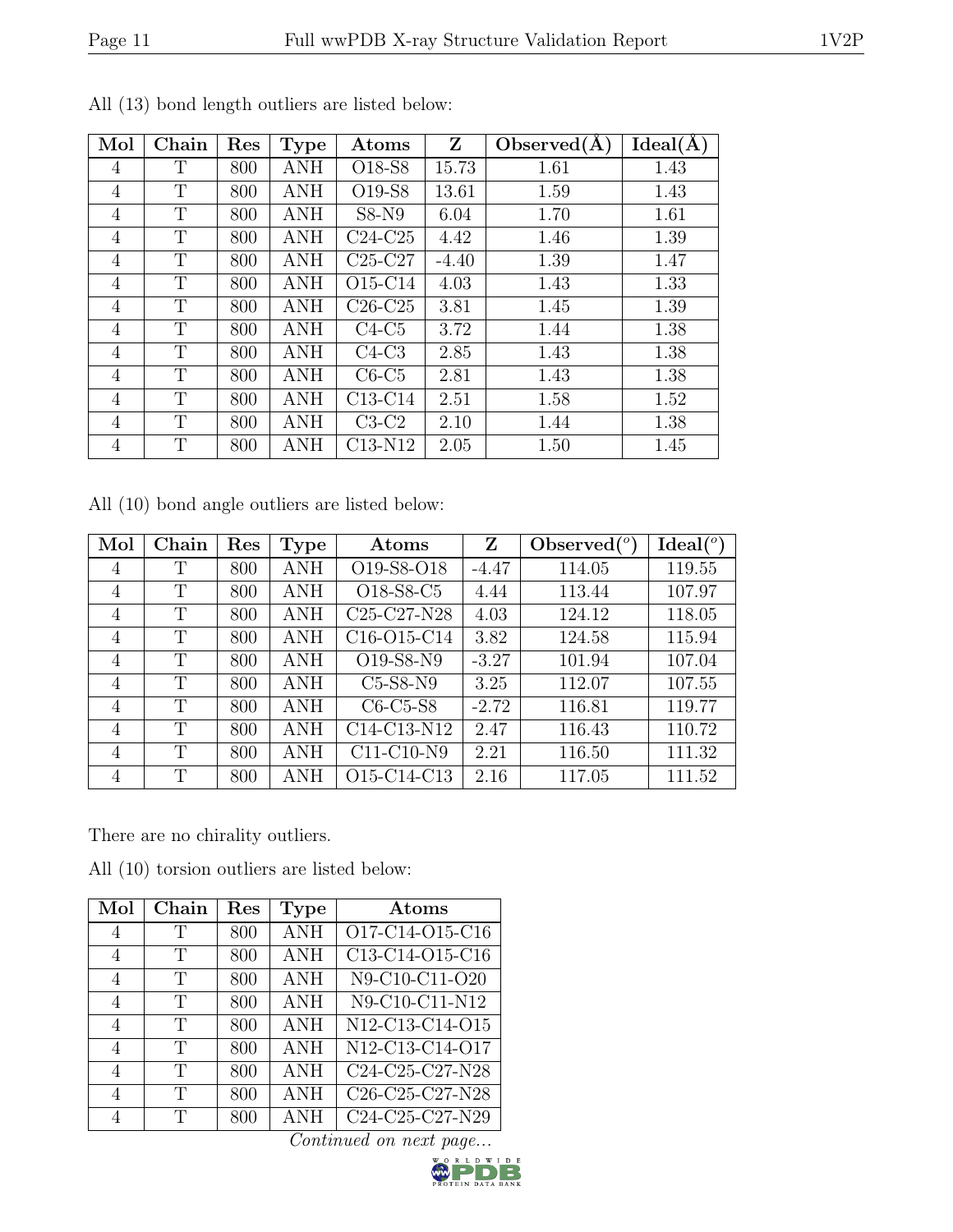Continued from previous page...

| $\mathbb{N}$ ol   Chain   Res   Type ' |     |      | Atoms                                                                     |
|----------------------------------------|-----|------|---------------------------------------------------------------------------|
|                                        | 800 | A NH | $\mid$ C <sub>26</sub> -C <sub>25</sub> -C <sub>27</sub> -N <sub>29</sub> |

There are no ring outliers.

1 monomer is involved in 3 short contacts:

|  |           | Mol   Chain   Res   Type   Clashes   Symm-Clashes |
|--|-----------|---------------------------------------------------|
|  | 800   ANH |                                                   |

The following is a two-dimensional graphical depiction of Mogul quality analysis of bond lengths, bond angles, torsion angles, and ring geometry for all instances of the Ligand of Interest. In addition, ligands with molecular weight > 250 and outliers as shown on the validation Tables will also be included. For torsion angles, if less then 5% of the Mogul distribution of torsion angles is within 10 degrees of the torsion angle in question, then that torsion angle is considered an outlier. Any bond that is central to one or more torsion angles identified as an outlier by Mogul will be highlighted in the graph. For rings, the root-mean-square deviation (RMSD) between the ring in question and similar rings identified by Mogul is calculated over all ring torsion angles. If the average RMSD is greater than 60 degrees and the minimal RMSD between the ring in question and any Mogul-identified rings is also greater than 60 degrees, then that ring is considered an outlier. The outliers are highlighted in purple. The color gray indicates Mogul did not find sufficient equivalents in the CSD to analyse the geometry.



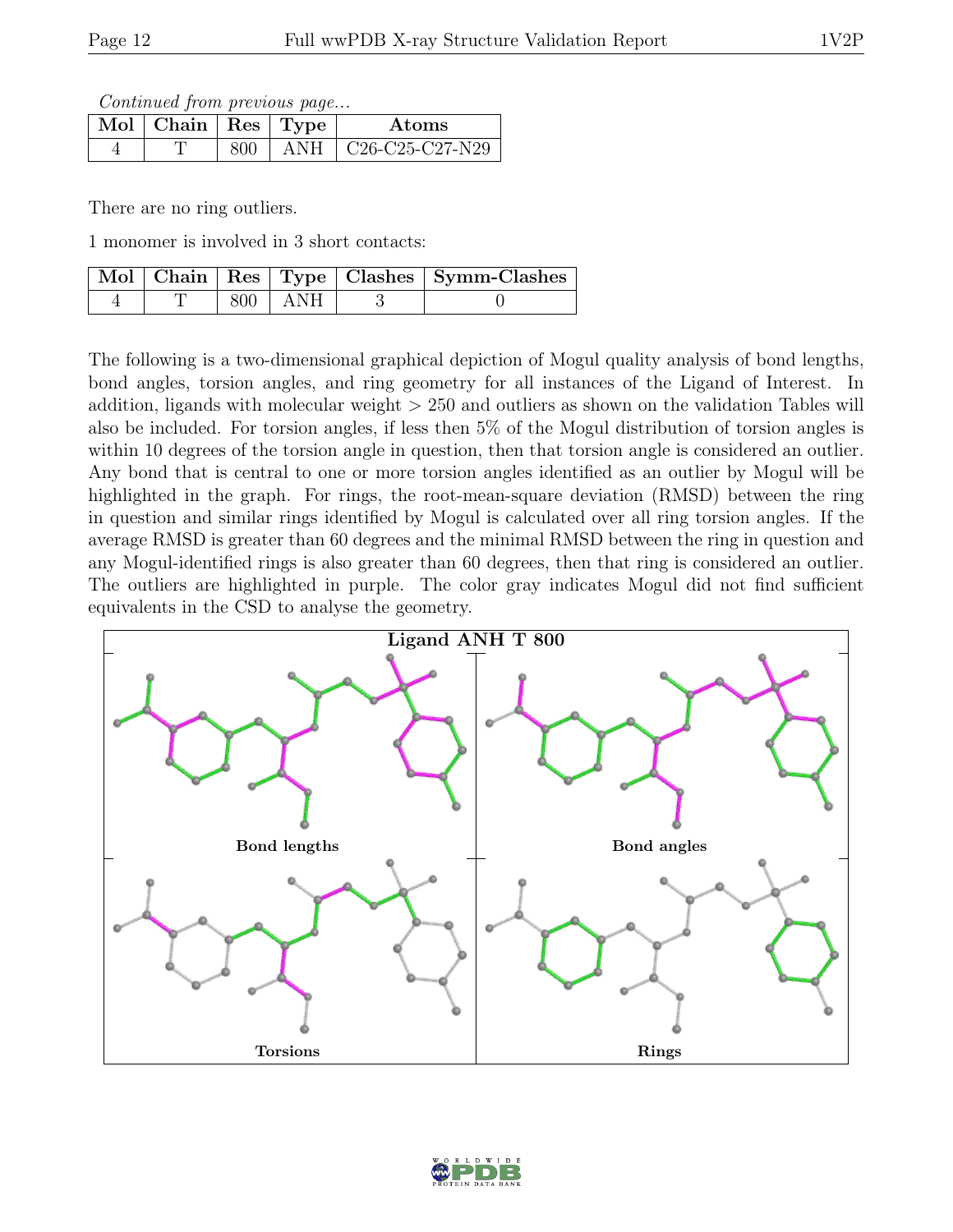## 5.7 Other polymers (i)

There are no such residues in this entry.

## 5.8 Polymer linkage issues  $(i)$

There are no chain breaks in this entry.

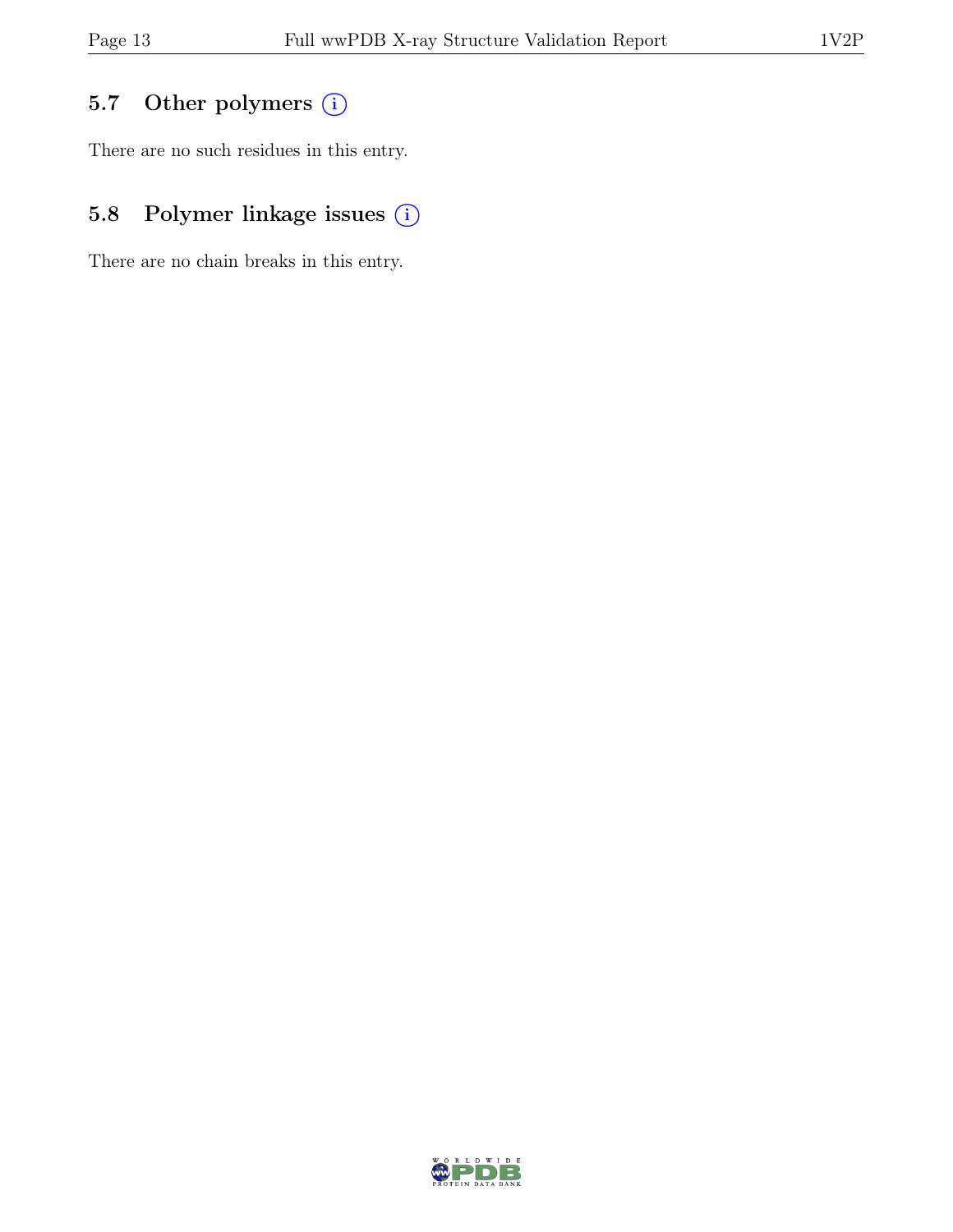## 6 Fit of model and data  $(i)$

## 6.1 Protein, DNA and RNA chains  $(i)$

Unable to reproduce the depositors R factor - this section is therefore empty.

### 6.2 Non-standard residues in protein, DNA, RNA chains (i)

Unable to reproduce the depositors R factor - this section is therefore empty.

### 6.3 Carbohydrates  $(i)$

Unable to reproduce the depositors R factor - this section is therefore empty.

### 6.4 Ligands  $(i)$

Unable to reproduce the depositors R factor - this section is therefore empty.

The following is a graphical depiction of the model fit to experimental electron density of all instances of the Ligand of Interest. In addition, ligands with molecular weight > 250 and outliers as shown on the geometry validation Tables will also be included. Each fit is shown from different orientation to approximate a three-dimensional view.